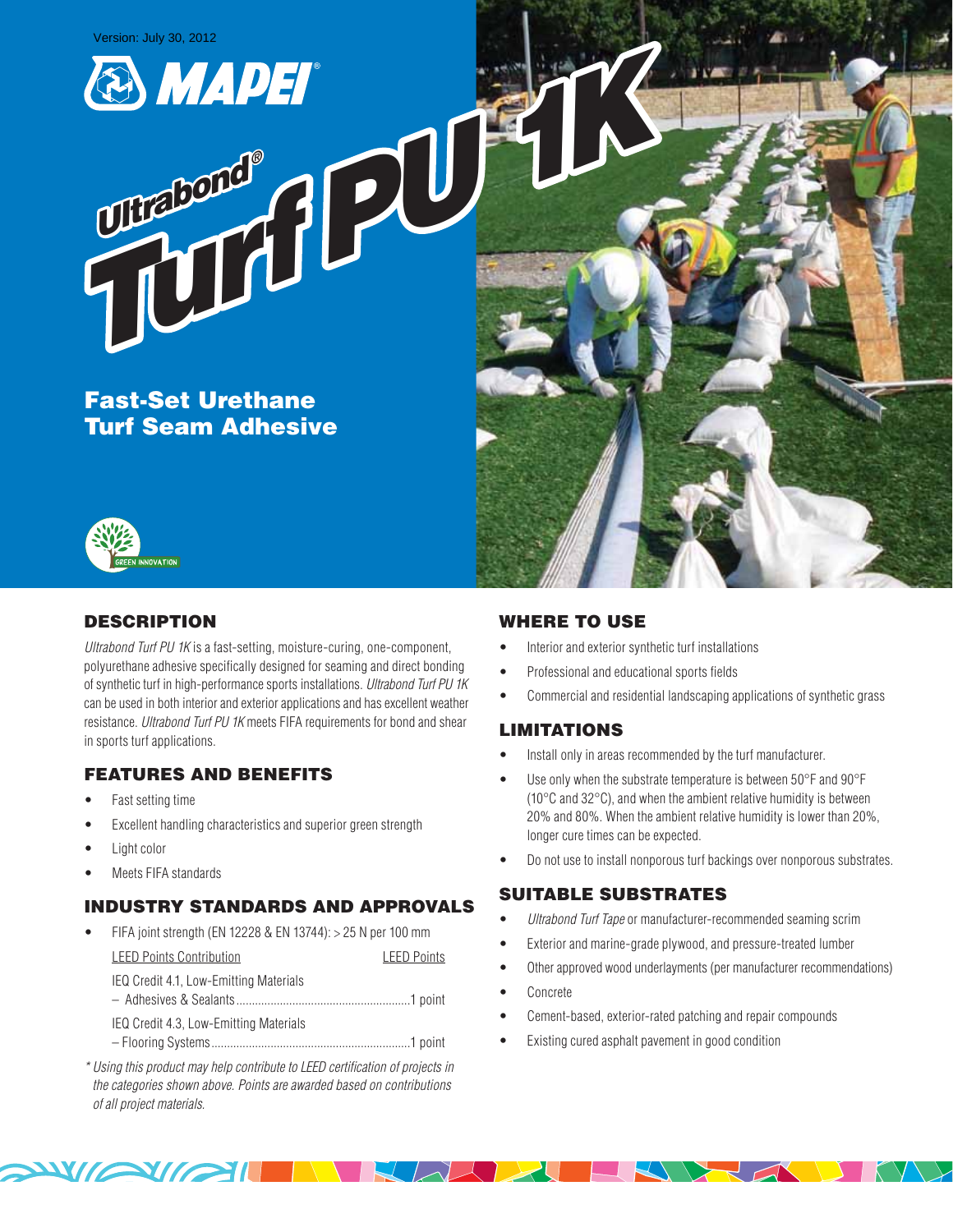

# Surface Preparation

- All substrates must be prepared in accordance with the synthetic playing surface manufacturer for the type of intended use and must comply with current regulations or standards (FIFA).
- All substrates must be structurally sound, dry, solid, stable, even, flat and smooth.
- Substrate should be clean and free of dust, dirt, oil, grease, paint, curing agents, concrete sealers, loosely bonded toppings, loose particles, old adhesive residues, and any other substance or condition that may prevent or reduce adhesion.

## Mixing

Note: Wear all appropriate personal safety equipment during use. Refer to Material Safety Data Sheet (MSDS) for more information.

Ready to use; no mixing is necessary.

## Product Application

- 1. Read all installation instructions thoroughly before installation.
- 2. Synthetic turf must be unrolled and acclimated per manufacturer's written instructions to allow for internal tensions caused by packaging and transport to be reduced.
- 3. Select the appropriately notched trowel (see "Approximate Product Coverage" section).
- 4. Spread adhesive evenly over the seaming tape scrim, keeping the trowel at a 45º angle.
- 5. Only apply as much adhesive as can be installed within 30 minutes.
- 6. Install turf in strict accordance with the turf manufacturer's written instructions.
- 7. Adhesive transfer to the backing should be confirmed periodically by lifting the turf material.

Note: Weights may be required on turf seams to ensure proper bonding and even thatch heights.

## **CLEANUP**

- 1. Clean any adhesive smudges from the turf surface with a white cloth and mineral spirits while the adhesive is still fresh/wet.
- 2. Clean tools with mineral spirits while the adhesive is still fresh/wet.

Note: *Ultrabond Turf PU 1K* is extremely difficult to remove when cured.

## **PROTECTION**

- Protect from light traffic for at least 6 hours. Protect from heavy traffic for at least 24 hours.
- Protect from rain/water exposure and freezing conditions for 12 hours after installation.
- For synthetic turf installations, do not put into service until 7 days after installation or per other written instructions from turf manufacturer.

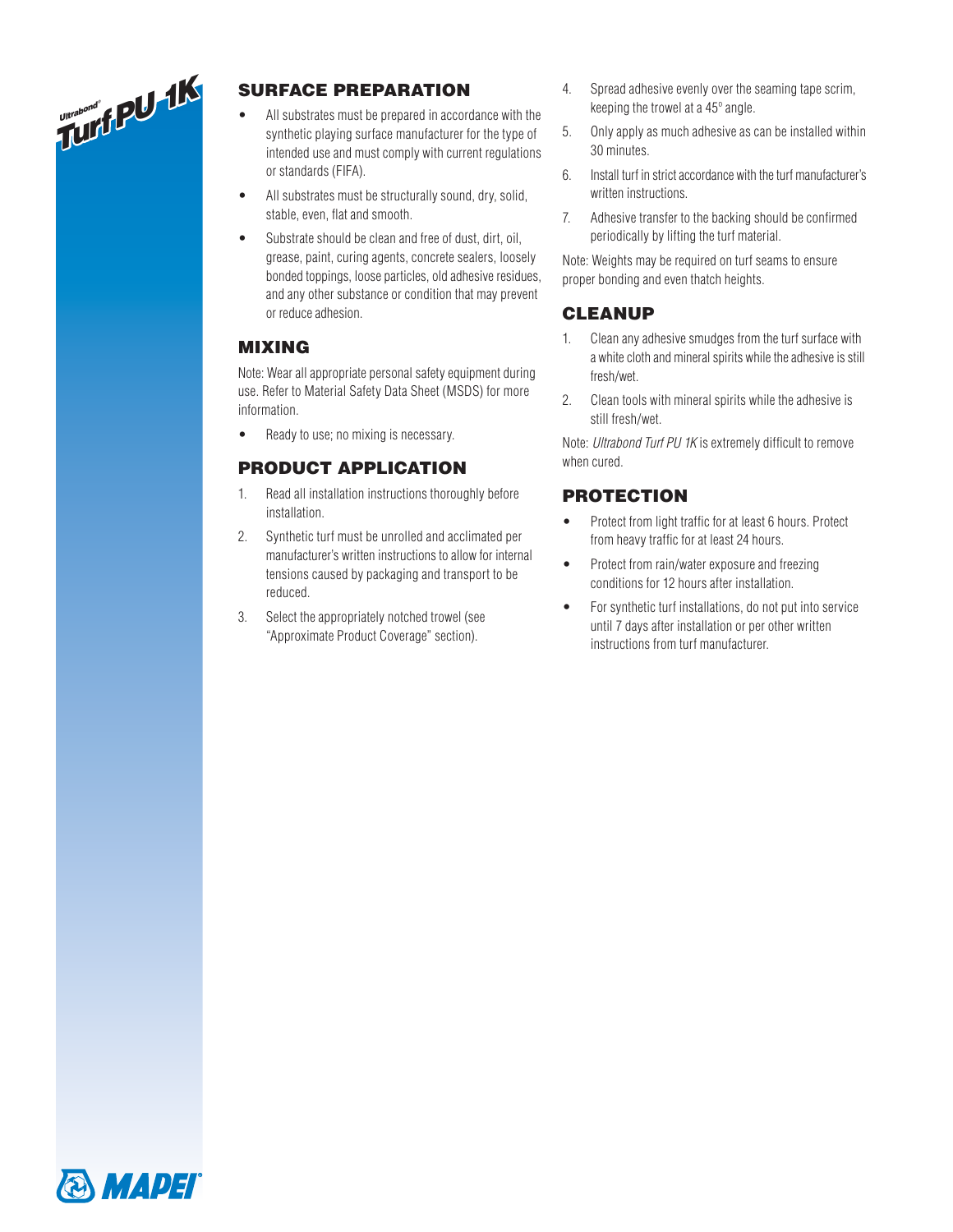| Turbed 14<br><b>Product Performance Properties</b> |                                                       |  |
|----------------------------------------------------|-------------------------------------------------------|--|
| <b>Laboratory Tests</b>                            | <b>Results</b>                                        |  |
| Polymer type                                       | Polyurethane                                          |  |
| Percent solids                                     | 100%                                                  |  |
| <b>VOCs</b>                                        | 36 g per L                                            |  |
| Color                                              | Off-white                                             |  |
| Shelf life                                         | year when stored in original packaging at 73°F (23°C) |  |
| Storage conditions                                 | 50°F to 90°F (10°C to 32°C)                           |  |
| Flash point (Tag)                                  | $>$ 200 $\degree$ F (93 $\degree$ C)                  |  |

#### **Application Characteristics**

| <b>Turf Seaming and</b><br><b>Rubber Sports Flooring</b> | <b>Flash Time*</b> | <b>Working Time**</b> | Set Time***  |
|----------------------------------------------------------|--------------------|-----------------------|--------------|
| At $73^{\circ}$ F (23 $^{\circ}$ C) and 50% humidity     | 0 minutes          | 30 to 45 minutes      | 1 to 3 hours |

*\* Flash time: Amount of time recommended for the adhesive to remain exposed to the air following application before the installation of floor covering.* 

*\*\* Working time: The maximum amount of time an adhesive can remain exposed to the air and still effectively bond to the floor covering.* 

*\*\*\* Set time: The window of time when adjustments can still be made to the position of the floor covering without compromising the bond of the adhesive.* 

Note: Flash time, working time and set time vary based on temperature, humidity, substrate porosity, trowel size and jobsite conditions. For example, high heat and humidity will reduce working time and set time; low temperatures and humidity will extend working time and set time.

#### **Packaging**

| Product Code | <b>Description</b>    |
|--------------|-----------------------|
| 99868        | 5 U.S. gals. (18,9 L) |

#### **Approximate Product Coverage†**

| <b>Flooring Type</b>           | <b>Typical Trowel</b>                                             | <b>Coverage</b>                                                                                        |
|--------------------------------|-------------------------------------------------------------------|--------------------------------------------------------------------------------------------------------|
| Synthetic turf                 | $1/4$ " x $1/4$ " x $1/4$ "<br>$(6 \times 6 \times 6 \text{ mm})$ | Full spread:<br>30 to 40 sq. ft. per U.S. gal.<br>$(0,73 \text{ to } 0,98 \text{ m}^2 \text{ per } L)$ |
| (direct bond or seaming scrim) |                                                                   | Seaming scrim:<br>15 to 25 linear ft. per U.S. gal.<br>$(1,19 \text{ to } 1,97 \text{ m per L})$       |

*† Trowel dimensions are depth/width/space. Coverage shown is for estimating purposes only. Actual jobsite coverage may vary according to substrate conditions, type of trowel used and setting practices.*